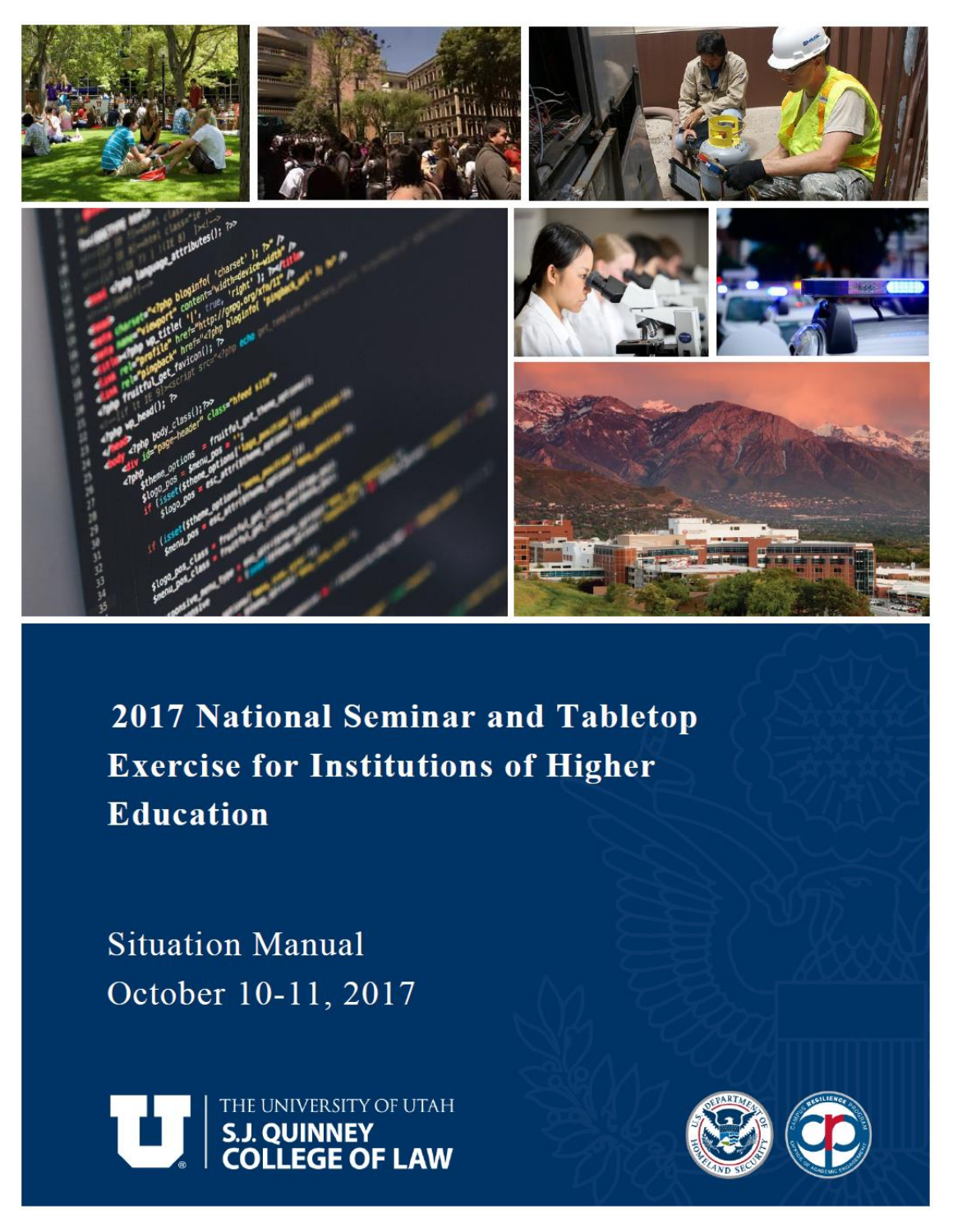

# **HANDLING INSTRUCTIONS**

The title of this document is the *2017 National Seminar and Tabletop Exercise for Institutions of Higher Education Situation Manual.* This Situation Manual reflects the information provided to the exercise planning team as of the date of publication and may be modified prior to execution at the direction of the Exercise Director.

This document should be safeguarded, handled, transmitted, and stored in accordance with appropriate security directives. This report is FOR DISCUSSION PURPOSES ONLY and should be handled as sensitive information not intended for any other use. Reproduction of this document, in whole or in part, is permissible but should be done with consideration for the sensitivity of its content.

For more information on this exercise, please consult the following point of contact:

#### **Trent Frazier**

Executive Director Department of Homeland Security Office of Academic Engagement [trent.frazier@hq.dhs.gov](mailto:trent.frazier@hq.dhs.gov)

#### **Jennifer Lynch**

Emergency Management Specialist Department of Homeland Security/Federal Emergency Management Agency National Exercise Division [Jennifer.Lynch@fema.dhs.gov](mailto:Jennifer.Lynch@fema.dhs.gov)

#### **Cover Photos**

[http://images.umc.utah.edu/netpub/server.np?find&catalog=catalog&template=detail.np&field=itemid&op=matc](http://images.umc.utah.edu/netpub/server.np?find&catalog=catalog&template=detail.np&field=itemid&op=matches&value=487360&site=photobank) [hes&value=487360&site=photobank](http://images.umc.utah.edu/netpub/server.np?find&catalog=catalog&template=detail.np&field=itemid&op=matches&value=487360&site=photobank)

<https://pixabay.com/en/code-code-editor-coding-computer-1839406/>

<https://pixabay.com/en/car-police-cars-caravan-sirens-red-1531277/>

<https://www.fema.gov/media-library/assets/images/128682>

[http://images.umc.utah.edu/netpub/server.np?find&catalog=catalog&template=detail.np&field=itemid&op=matc](http://images.umc.utah.edu/netpub/server.np?find&catalog=catalog&template=detail.np&field=itemid&op=matches&value=497770&site=photobank) [hes&value=497770&site=photobank](http://images.umc.utah.edu/netpub/server.np?find&catalog=catalog&template=detail.np&field=itemid&op=matches&value=497770&site=photobank)

[http://images.umc.utah.edu/netpub/server.np?find&catalog=catalog&template=detail.np&field=itemid&op=matc](http://images.umc.utah.edu/netpub/server.np?find&catalog=catalog&template=detail.np&field=itemid&op=matches&value=14254&site=photobank) [hes&value=14254&site=photobank](http://images.umc.utah.edu/netpub/server.np?find&catalog=catalog&template=detail.np&field=itemid&op=matches&value=14254&site=photobank)

<https://www.fema.gov/media-library/assets/images/71003>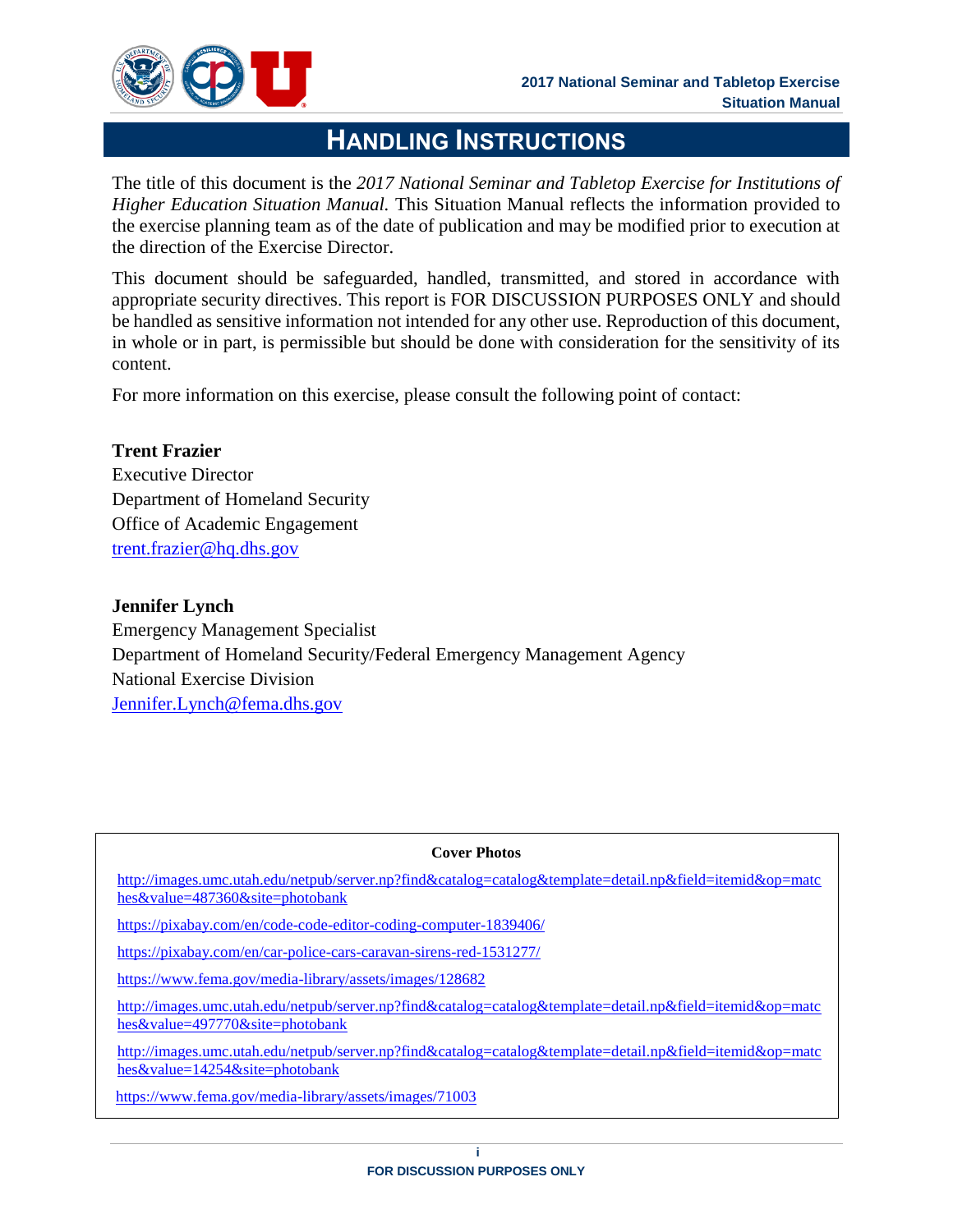

# **OVERVIEW**

| <b>Exercise Name</b>                         | 2017 National Seminar and Tabletop Exercise for Institutions of Higher Education                                                                                                                                                                                                                                                                                                                                                                                                                                                                                                                                                                                                                                                                                                                                                                                                                                                                                                                                                                                                                                                                                                                                                                                                                                                                                                                                                                                           |  |
|----------------------------------------------|----------------------------------------------------------------------------------------------------------------------------------------------------------------------------------------------------------------------------------------------------------------------------------------------------------------------------------------------------------------------------------------------------------------------------------------------------------------------------------------------------------------------------------------------------------------------------------------------------------------------------------------------------------------------------------------------------------------------------------------------------------------------------------------------------------------------------------------------------------------------------------------------------------------------------------------------------------------------------------------------------------------------------------------------------------------------------------------------------------------------------------------------------------------------------------------------------------------------------------------------------------------------------------------------------------------------------------------------------------------------------------------------------------------------------------------------------------------------------|--|
| <b>Exercise Date</b>                         | October $10^{th} - 11^{th}$ , 2017                                                                                                                                                                                                                                                                                                                                                                                                                                                                                                                                                                                                                                                                                                                                                                                                                                                                                                                                                                                                                                                                                                                                                                                                                                                                                                                                                                                                                                         |  |
| <b>Scope</b>                                 | This exercise is a part of a two-day event including seminars/workshops and a<br>tabletop exercise (TTX) geared toward examining issues related to cybersecurity<br>impacting physical infrastructure systems on college and university campuses. The<br>TTX portion of the event consists of a scenario-driven, facilitated discussion and is<br>designed to examine roles, responsibilities, authorities, and capabilities to enhance<br>the resilience of institutions of higher education.                                                                                                                                                                                                                                                                                                                                                                                                                                                                                                                                                                                                                                                                                                                                                                                                                                                                                                                                                                             |  |
| <b>Mission Areas</b>                         | Response and Recovery                                                                                                                                                                                                                                                                                                                                                                                                                                                                                                                                                                                                                                                                                                                                                                                                                                                                                                                                                                                                                                                                                                                                                                                                                                                                                                                                                                                                                                                      |  |
| <b>Objectives</b>                            | 1. Identify common strengths and areas for improvement when responding to a<br>campus infrastructure breakdown or failure caused by cyber attack that threatens<br>the safety and security of college/university students, including international<br>students, and all faculty and staff.<br>Assess processes and capabilities to develop timely and appropriate<br>2.<br>communication for multiple college and university communities during a<br>critical infrastructure failure to maintain public and institutional confidence,<br>including messaging to: students, faculty and staff, family members, media,<br>alumni, and relevant external business partners.<br>3. Examine coordinated public health, mass transportation, and residential life<br>services, as well as continuity of operations planning related to response and<br>recovery from a physical infrastructure systems failure, for on-campus students,<br>staff, and visitors to campus.<br>Examine and assess plans, protocols, and procedures for colleges and universities<br>4.<br>to communicate and collaborate on response and recovery operations with<br>co-jurisdictional law enforcement, sector-specific organizations, local, state,<br>and federal authorities, as well as private sector partners and other stakeholders.<br>and tools for<br>colleges and universities<br>5. Examine<br>processes<br>to<br>automate/expedite communication and comprehension of threat-relevant |  |
|                                              | information, both internally and with external partners and stakeholders, during<br>the response to and recovery from an incident.                                                                                                                                                                                                                                                                                                                                                                                                                                                                                                                                                                                                                                                                                                                                                                                                                                                                                                                                                                                                                                                                                                                                                                                                                                                                                                                                         |  |
| <b>Scenario</b>                              | The scenario consists of a cyber attack that impacts an institution's physical<br>infrastructure systems.                                                                                                                                                                                                                                                                                                                                                                                                                                                                                                                                                                                                                                                                                                                                                                                                                                                                                                                                                                                                                                                                                                                                                                                                                                                                                                                                                                  |  |
| <b>Sponsors</b>                              | The DHS Office of Academic Engagement (OAE), the FEMA National Preparedness<br>Directorate (NPD) National Exercises Division (NED), the FEMA-NPD Individual<br>& Community Preparedness Division (ICPD), and the University of Utah S.J.<br>Quinney College of Law                                                                                                                                                                                                                                                                                                                                                                                                                                                                                                                                                                                                                                                                                                                                                                                                                                                                                                                                                                                                                                                                                                                                                                                                         |  |
| <b>Participating</b><br><b>Organizations</b> | Participants are drawn from across the campus community including campus<br>emergency response and law enforcement professionals, campus information<br>technology professionals as well as campus leadership and administration at various<br>colleges and universities from across the country (Refer to <i>Appendix B</i> for a list of<br>participants).                                                                                                                                                                                                                                                                                                                                                                                                                                                                                                                                                                                                                                                                                                                                                                                                                                                                                                                                                                                                                                                                                                               |  |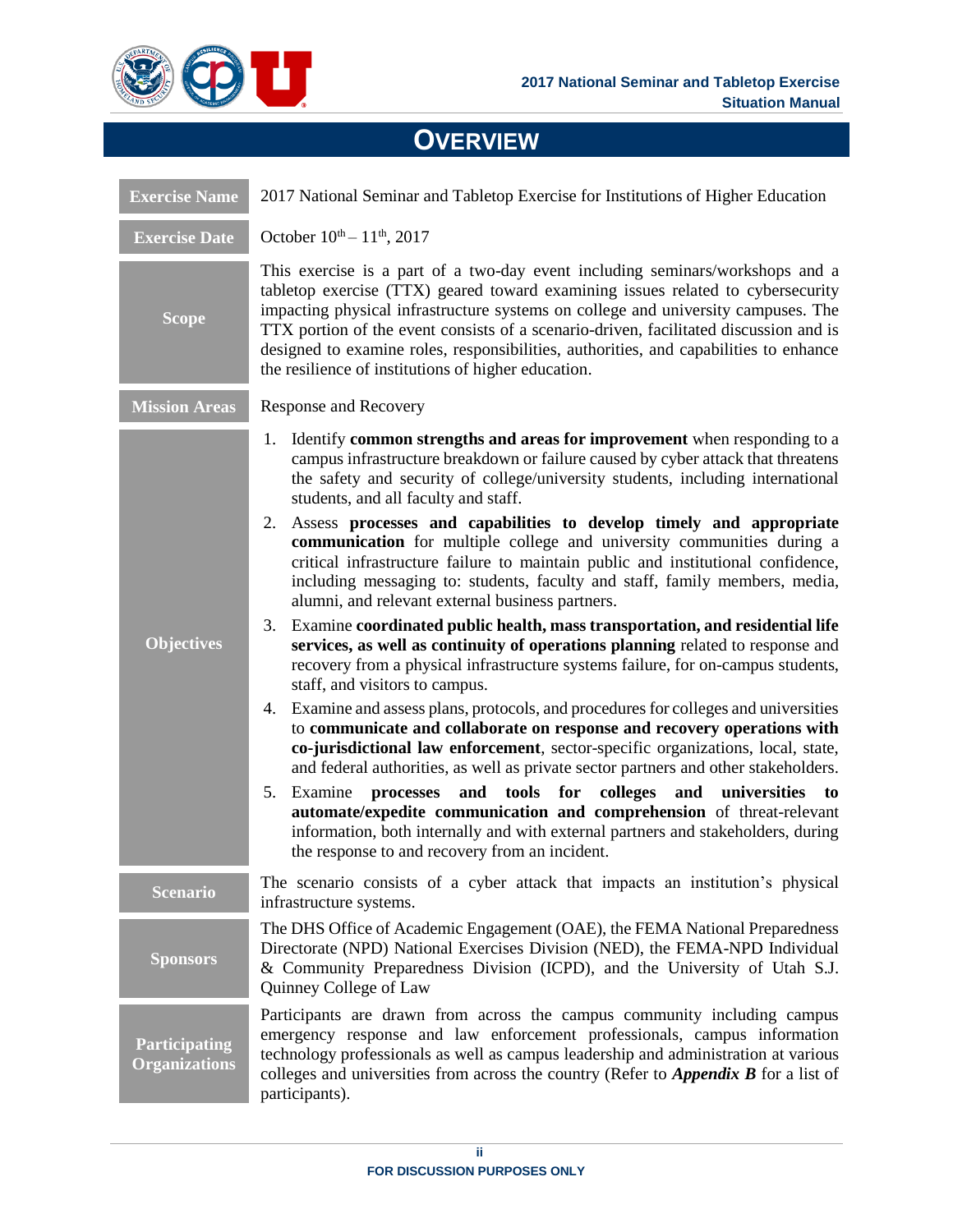

# **AGENDA**

# **National Seminar and Tabletop Exercise for Institutions of Higher Education**

October 10-11, 2017

#### **The University of Utah S.J. Quinney College of Law**  383 South University Street, Salt Lake City, UT 84112

# **Tuesday, October 10th, 2017**

| <b>Time</b> | <b>Activity</b>                                      | <b>Presenter/Facilitator</b>                                                                   | <b>Location</b>                                                                                                                    |
|-------------|------------------------------------------------------|------------------------------------------------------------------------------------------------|------------------------------------------------------------------------------------------------------------------------------------|
| 7:30 a.m.   | <b>Check-in opens</b>                                |                                                                                                | Lobby                                                                                                                              |
| 8:30 a.m.   | <b>Welcome/Introduction/</b><br><b>Keynote</b>       | <b>Mr. Trent Frazier</b><br><b>Executive Director, DHS</b><br>Office of Academic<br>Engagement | <b>Moot Court Room</b>                                                                                                             |
|             |                                                      | <b>President David W.</b><br><b>Pershing</b><br>University of Utah                             |                                                                                                                                    |
|             |                                                      | <b>Governor Gary R. Herbert</b><br>State of Utah                                               |                                                                                                                                    |
| 9:10 a.m.   | <b>Introduction to the</b><br><b>Exercise</b>        | Kevin O'Prey, Ph.D.<br><b>NED Exercise Support</b>                                             |                                                                                                                                    |
| $9:15$ a.m. | <b>Break / Transition</b>                            |                                                                                                |                                                                                                                                    |
| 9:30 a.m.   | 1 <sup>st</sup> Seminar / Workshop<br><b>Session</b> | <b>Various Speakers</b>                                                                        | 2nd Floor: Room 2100<br>3rd Floor: Rooms 3609,<br>3603<br>4th Floor: Room 4603<br><b>6th Floor: Rooms</b><br>6619/6613, 6500, 6623 |
| 10:30 a.m.  | <b>Break</b>                                         |                                                                                                |                                                                                                                                    |
| 10:45 a.m.  | <b>Exercise Module 1: Cyber</b><br><b>Response</b>   | Kevin O'Prey, Ph.D.<br><b>NED Exercise Support</b>                                             | 6th Floor: Room 6619/6613                                                                                                          |
|             |                                                      | <b>David Waldman</b><br><b>NED Exercise Support</b>                                            | 6th Floor: Room 6623                                                                                                               |
|             |                                                      | <b>Brian Smith</b><br><b>NED Exercise Support</b>                                              | <b>6th Floor:</b> Rooms Flynn<br><b>Faculty Room</b>                                                                               |
|             |                                                      | <b>James Kish</b><br><b>NED Exercise Support</b>                                               | 2nd Floor: Room 2100                                                                                                               |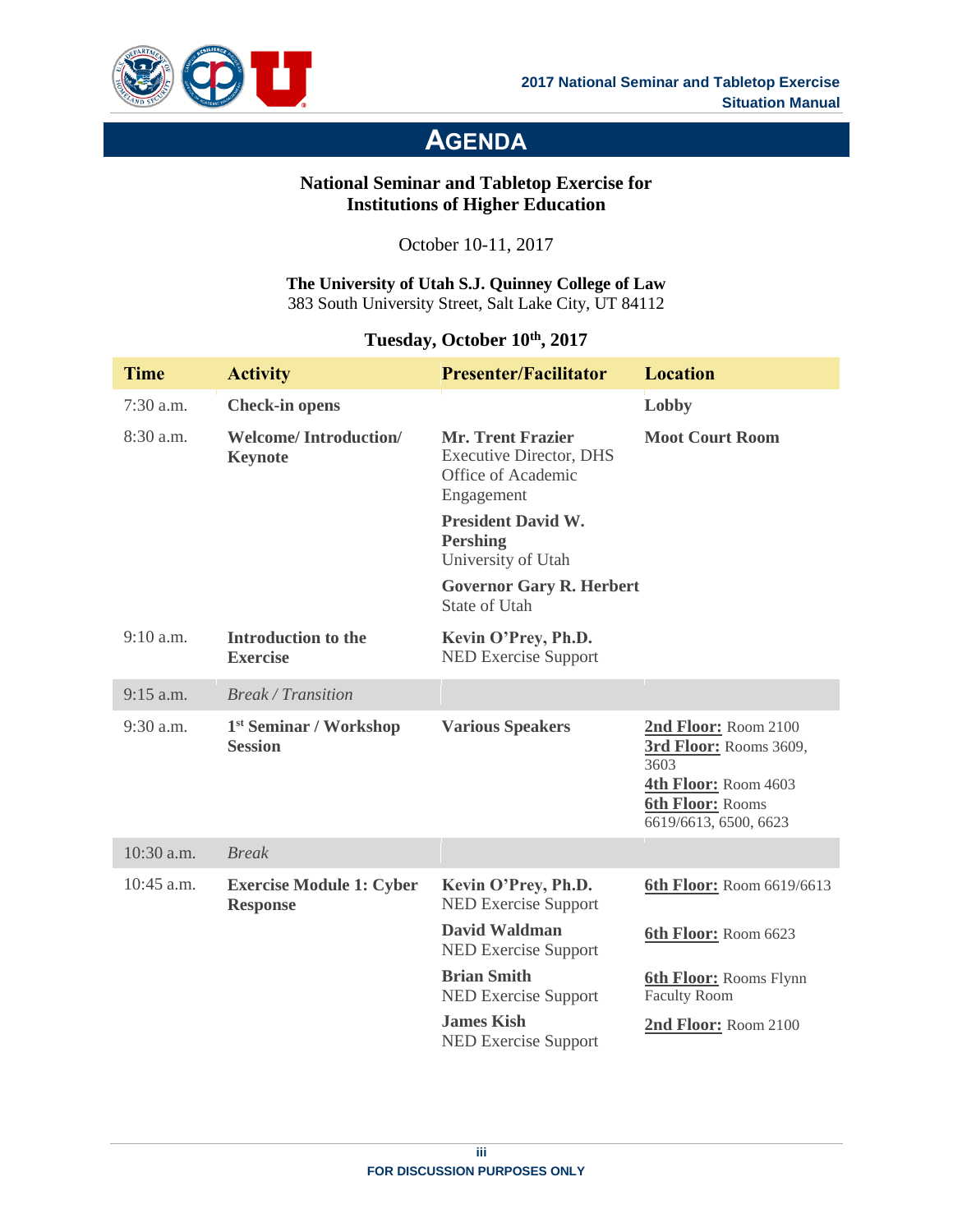

| <b>Time</b>  | <b>Activity</b>                                        | <b>Presenter/Facilitator</b>                                                                                                                                                  | <b>Location</b>                                                                                                                    |
|--------------|--------------------------------------------------------|-------------------------------------------------------------------------------------------------------------------------------------------------------------------------------|------------------------------------------------------------------------------------------------------------------------------------|
| $12:15$ p.m. | Lunch                                                  |                                                                                                                                                                               |                                                                                                                                    |
| $1:30$ p.m.  | 2 <sup>nd</sup> Seminar / Workshop<br><b>Session</b>   | <b>Various Speakers</b>                                                                                                                                                       | 2nd Floor: Room 2100<br>3rd Floor: Rooms 3609,<br>3603<br>4th Floor: Room 4603<br><b>6th Floor: Rooms</b><br>6619/6613, 6500, 6623 |
| 2:30 p.m.    | <b>Break</b>                                           |                                                                                                                                                                               |                                                                                                                                    |
| $2:45$ p.m.  | <b>Exercise Module 2:</b><br><b>Emergency Response</b> | Kevin O'Prey, Ph.D.<br><b>NED Exercise Support</b>                                                                                                                            | 6th Floor: Room 6619/6613                                                                                                          |
|              |                                                        | <b>David Waldman</b><br><b>NED Exercise Support</b>                                                                                                                           | 6th Floor: Room 6623                                                                                                               |
|              |                                                        | <b>Brian Smith</b><br><b>NED Exercise Support</b>                                                                                                                             | <b>6th Floor:</b> Rooms Flynn<br><b>Faculty Room</b>                                                                               |
|              |                                                        | <b>James Kish</b><br><b>NED Exercise Support</b>                                                                                                                              | 2nd Floor: Room 2100                                                                                                               |
| $4:15$ p.m.  | <b>Break</b>                                           |                                                                                                                                                                               |                                                                                                                                    |
| $4:20$ p.m.  | <b>End of Day Remarks</b>                              | <b>Mr. Trent Frazier</b>                                                                                                                                                      | <b>Moot Court Room</b>                                                                                                             |
|              |                                                        | <b>Robert W. Adler</b><br>Jefferson B. and Rita E.<br>Fordham Dean and<br>University Distinguished<br>Professor of Law, S.J.<br>Quinney College of Law,<br>University of Utah |                                                                                                                                    |
| 4:30 p.m.    | <b>Information &amp; Networking</b><br><b>Session</b>  |                                                                                                                                                                               | <b>6th Floor</b>                                                                                                                   |
| 5:30 p.m.    | <b>End of Day (Adjourn)</b>                            |                                                                                                                                                                               |                                                                                                                                    |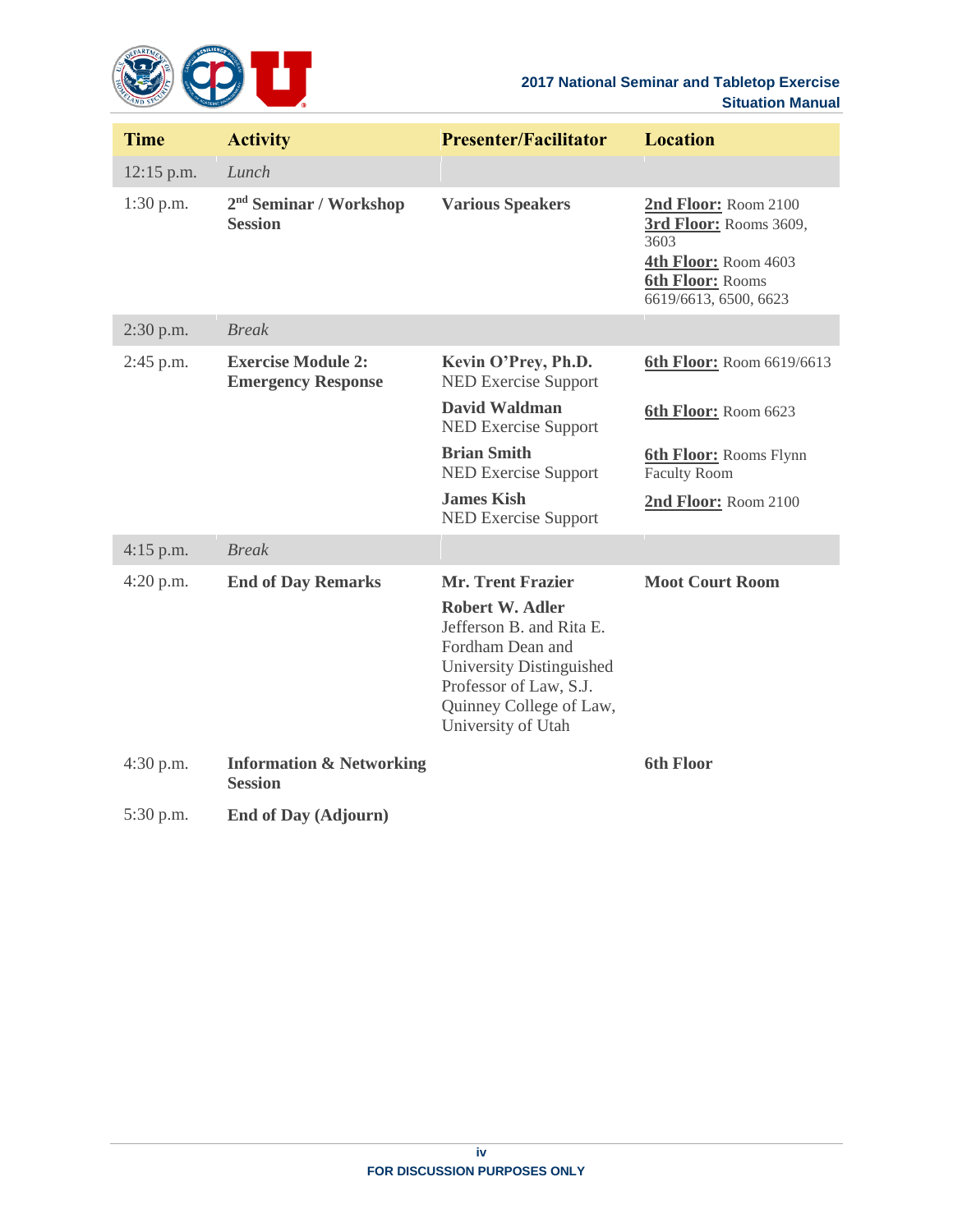

| <b>Time</b> | <b>Activity</b>                                        | <b>Presenter/Facilitator</b>                                                                                  | <b>Location</b>                                                                                                                    |
|-------------|--------------------------------------------------------|---------------------------------------------------------------------------------------------------------------|------------------------------------------------------------------------------------------------------------------------------------|
| 8:30 a.m.   | <b>Plenary Session /</b><br><b>Announcements</b>       | <b>Mr. Trent Frazier</b><br><b>Amos Guiora</b><br>Professor & 2017 NTTX<br>Event Chair, University of<br>Utah | <b>Moot Court Room</b>                                                                                                             |
| $8:45$ a.m. | 3 <sup>rd</sup> Seminar / Workshop<br><b>Session</b>   | <b>Various Speakers</b>                                                                                       | 2nd Floor: Room 2100<br>3rd Floor: Rooms 3609,<br>3603<br>4th Floor: Room 4603<br><b>6th Floor: Rooms</b><br>6619/6613, 6500, 6623 |
| 9:45 a.m.   | <b>Break</b>                                           |                                                                                                               |                                                                                                                                    |
| 10:00 a.m.  | <b>Exercise Module 3:</b><br><b>Recovery</b>           | Kevin O'Prey, Ph.D.<br><b>NED Exercise Support</b>                                                            | 6th Floor: Room 6619/6613                                                                                                          |
|             |                                                        | <b>David Waldman</b><br><b>NED Exercise Support</b>                                                           | 6th Floor: Room 6623                                                                                                               |
|             |                                                        | <b>Brian Smith</b><br><b>NED Exercise Support</b>                                                             | <b>6th Floor:</b> Rooms Flynn<br><b>Faculty Room</b>                                                                               |
|             |                                                        | <b>James Kish</b><br><b>NED Exercise Support</b>                                                              | 2nd Floor: Room 2100                                                                                                               |
| 11:30 a.m.  | <b>Break</b>                                           |                                                                                                               |                                                                                                                                    |
| 11:45 a.m.  | <b>Plenary Session / After</b><br><b>Action Review</b> | Kevin O'Prey, Ph.D.<br><b>NED Exercise Support</b>                                                            | <b>Moot Court Room</b>                                                                                                             |
|             |                                                        | <b>David Waldman</b><br><b>NED Exercise Support</b>                                                           |                                                                                                                                    |
|             |                                                        | <b>Brian Smith</b><br><b>NED Exercise Support</b>                                                             |                                                                                                                                    |
|             |                                                        | <b>James Kish</b><br><b>NED Exercise Support</b>                                                              |                                                                                                                                    |
| 12:45 p.m.  | <b>Closing Announcements</b>                           | <b>Mr. Trent Frazier</b>                                                                                      | <b>Moot Court Room</b>                                                                                                             |
| $1:00$ p.m. | <b>End of Day (Adjourn)</b>                            |                                                                                                               |                                                                                                                                    |

# **Wednesday, October 11th, 2017**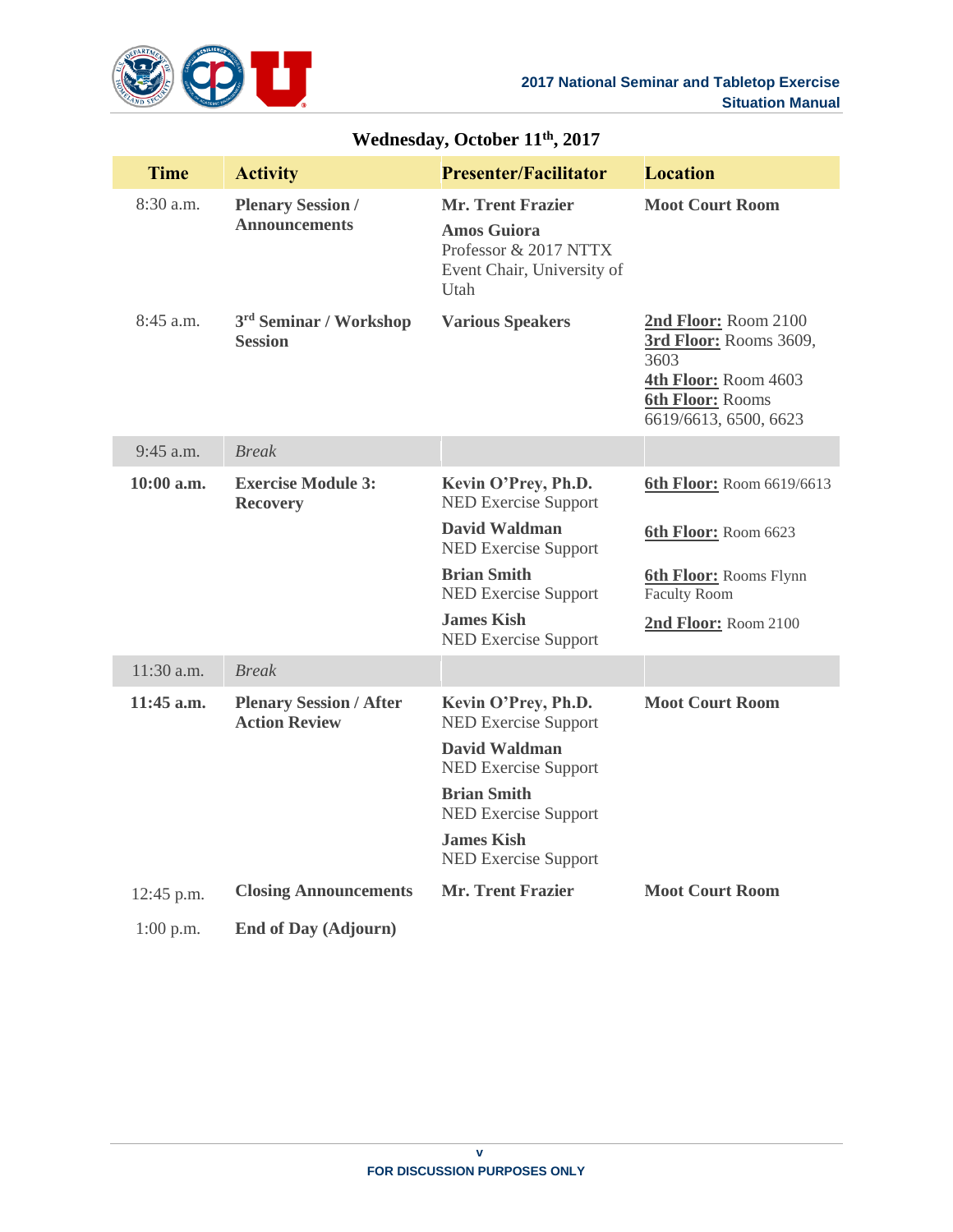

# TABLE OF CONTENTS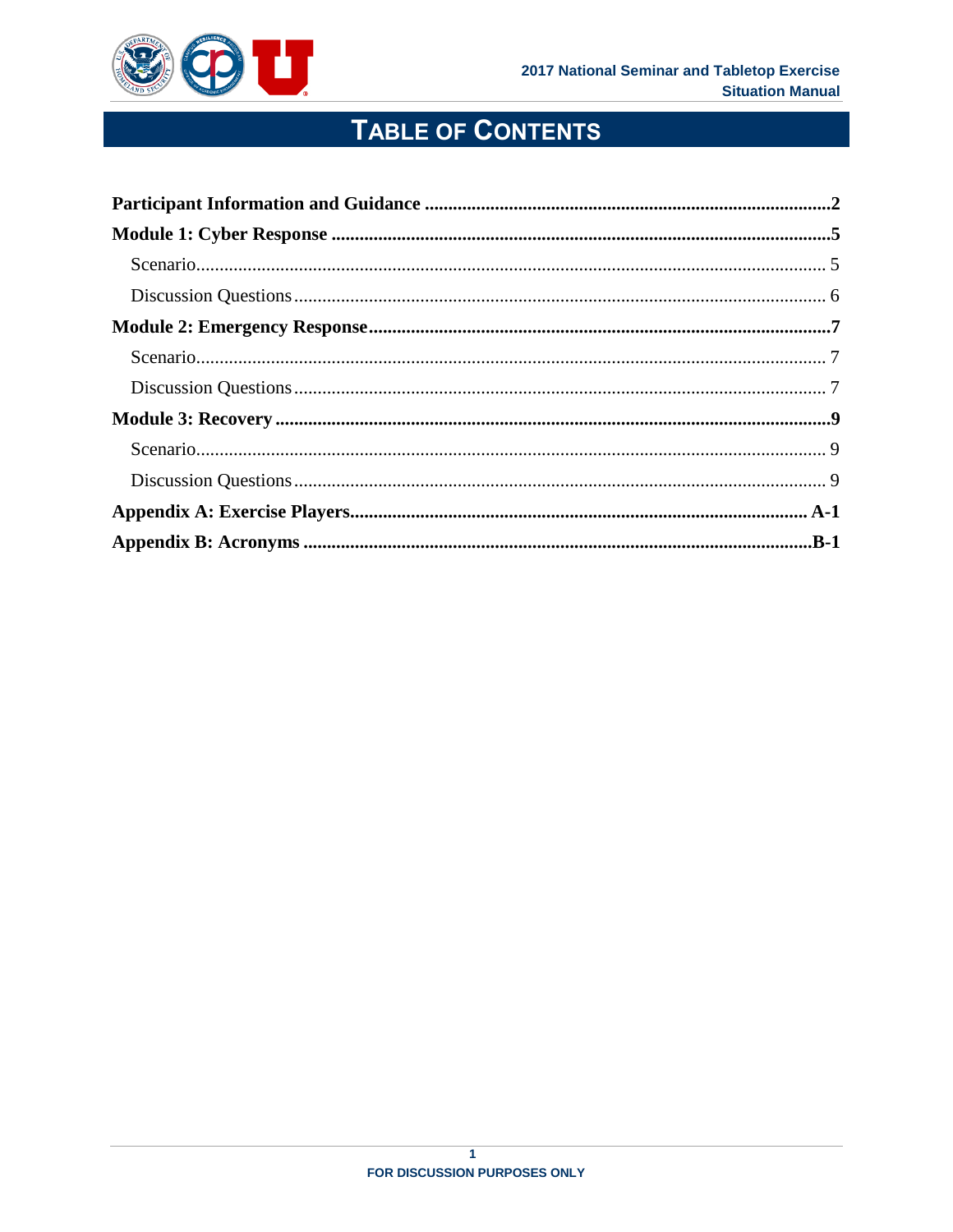



# **PARTICIPANT INFORMATION AND GUIDANCE**

#### <span id="page-7-0"></span>**Exercise Participant Roles and Responsibilities**

The term *participant* encompasses many groups of people, not just those playing in the exercise portion of the event. Groups of participants involved in the exercise, and their respective roles and responsibilities, are as follows:

### **Facilitators**

The Facilitator is responsible for guiding overall exercise play, and ensuring that participant discussions remain focused on the objectives of the exercise during the Modules. They also provide additional information and resolve questions as required. They are responsible for making sure different viewpoints are discussed.

#### **Players**

Players are personnel who have an active role in discussing their institution's response and recovery activities during the Exercise. Delegations of players respond to the situation presented based on expert knowledge of response procedures, as well as how they would perform their functions on their respective campus.

#### **Observers**

While observers do not directly participate in the exercise, they may view selected segments of the exercise. Observers view the exercise from a designated observation area and must remain within the observation area during the exercise.

#### **Support Staff**

The exercise support staff includes individuals who perform administrative and logistical support tasks during the exercise (e.g., registration).

#### **Note-Takers**

Note-takers will be present during both the Module discussions as well as the Plenary Session to assist with capturing exercise discussions for the Summary Report.

#### **Exercise Structure**

The NTTX will consist of three 90-minute exercise modules and three 60-minute seminar sessions. The schedule will alternate between exercise modules and seminar sessions.

Each exercise module consists of three separate activities: a scenario update, polling questions, and group-wide discussions (refer to *Figure 1*).

#### *Figure 1: Format of Exercise Modules*

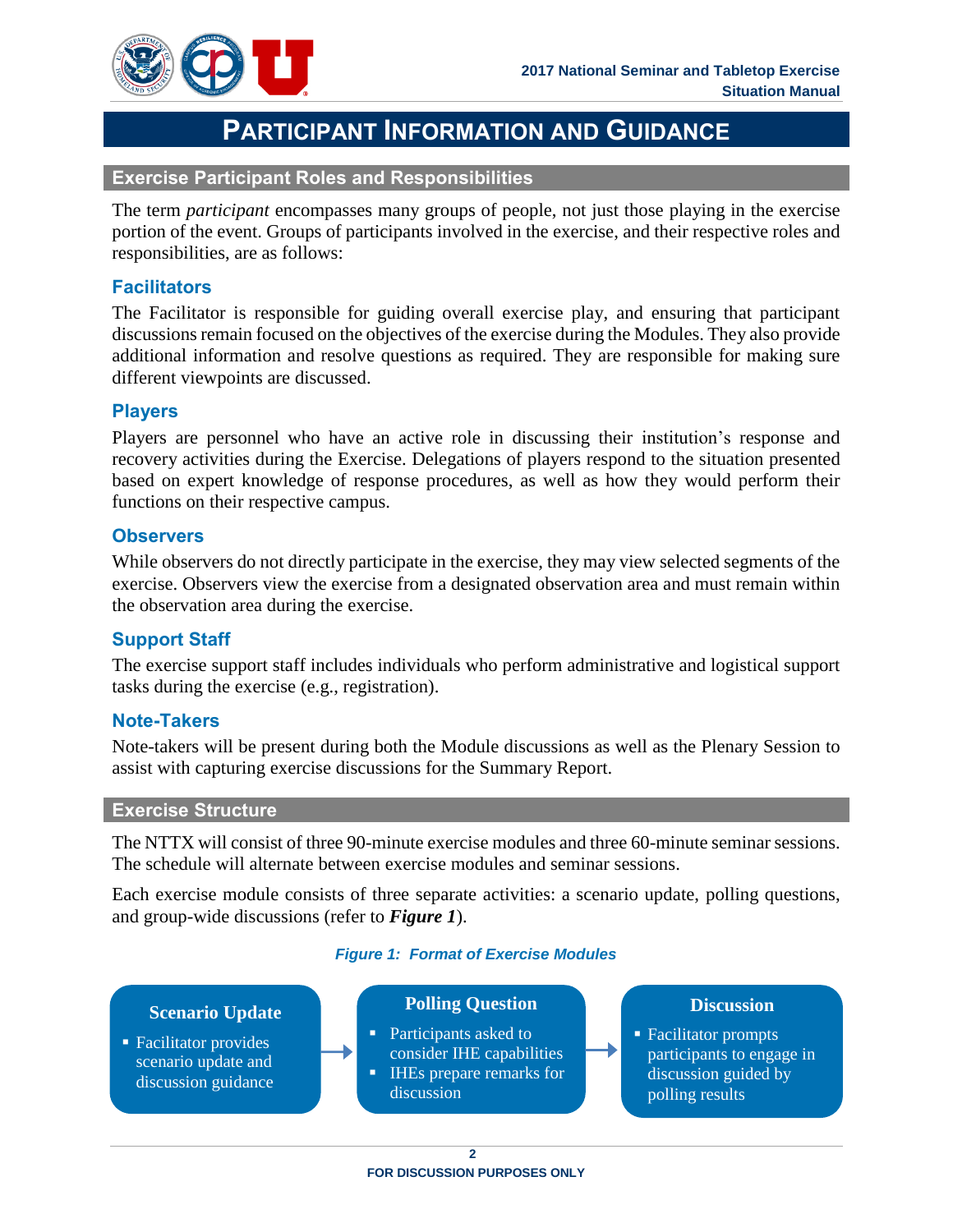

To begin each Module, the Facilitator will provide a scenario update and general discussion guidance to players. Then each group will be presented with the key topics and associated discussion questions for each Module. Additionally, **IHE delegations will be asked to assess their ability to address each of the issues using handheld polling devices.**

Each institution's assessment will be based on a specific scale which aims to examine the efficacy of each college and university's plans, policies, procedures, and resources relating to each particular issue. This assessment scale is provided in **Figure 2**. The Facilitator will then ask followup questions based on the answers provided to further explore key topics addressed in each Module. The results will be consolidated following the completion of all three Modules and will be used to drive discussions during the Plenary Session.

| <b>Assessment</b> | Criteria                                                                   |
|-------------------|----------------------------------------------------------------------------|
|                   | My institution can successfully address this issue without challenges      |
|                   | My institution can address this issue, but with <b>moderate challenges</b> |
|                   | My institution can address this issue, but with <b>major challenges</b>    |
|                   | My institution <b>does not have the ability</b> to address this issue      |

#### *Figure 2: Exercise Assessment Scale*

Exercise participants will also be provided a Participant Feedback Form. While key issues and observations from Module discussions will be discussed during the Plenary Session at the conclusion of the exercise, individual players are asked to complete the feedback form to ensure all perspectives on the issues are captured.

The plenary discussion session will be followed by an After Action Review where participants will discuss overall thoughts regarding the exercise. To facilitate the After Action Review discussions, players will also have the ability to answer a variety of questions using handheld polling devices. Answers to polling device questions will be anonymous and non-attributable.

#### **Exercise Guidelines**

This exercise will incorporate a scenario-based format that is informed and guided by event objectives. The Modules and questions support achievement of the event objectives by initiating discussions, facilitating decision-making, and examining appropriate response outcomes based on the exercise scenario.

**Participants will be acting in their real-world roles in their home institutions when considering the scenario**, offering observations and discussing strategic decisions. This approach allows the discussion to focus on situations within a moving timeline and for participants to contribute to the discussion from the perspective of their role in this scenario. The Facilitators will ensure that the scenario moves along at an appropriate pace and that all participants have an opportunity to contribute.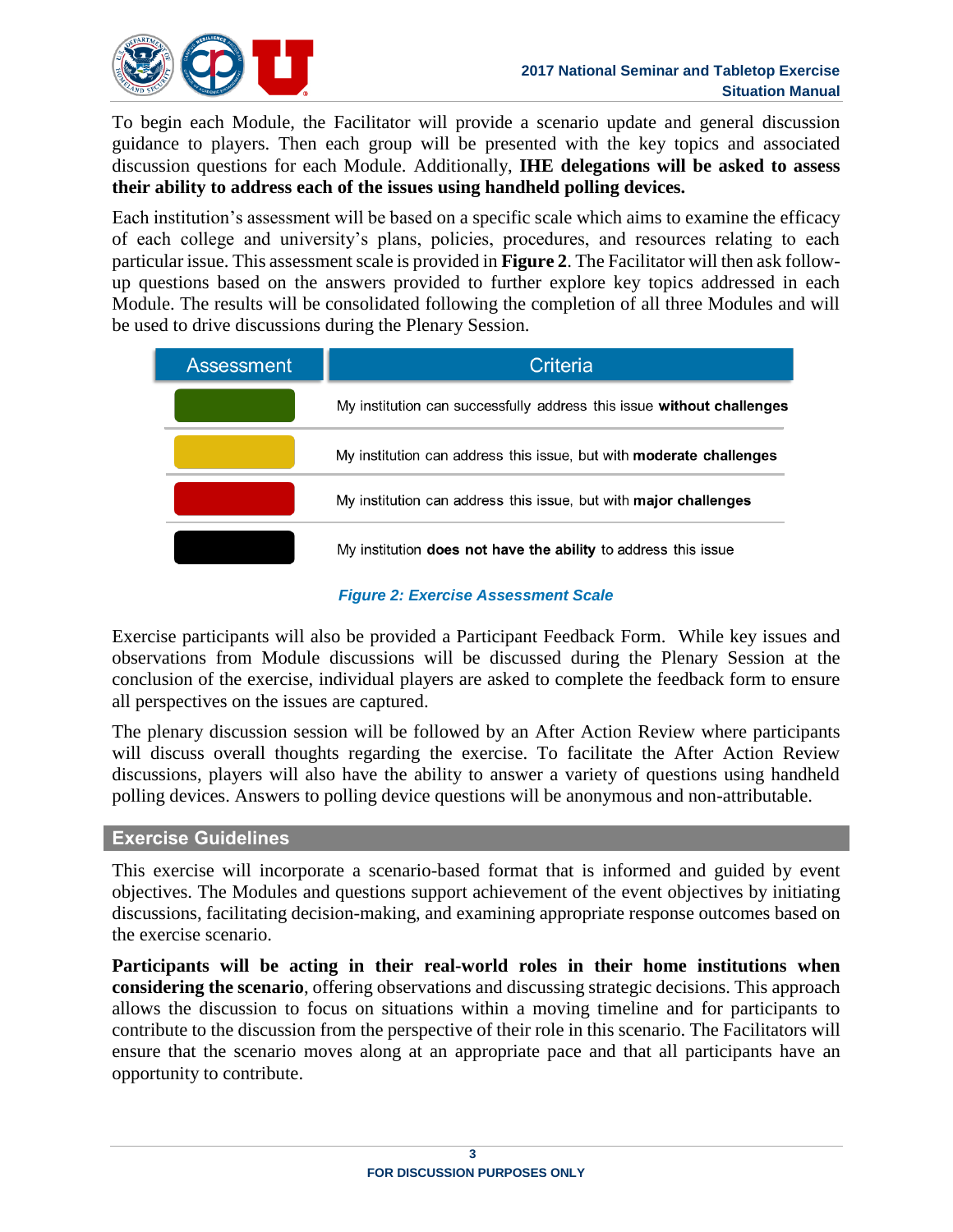

#### **Assumptions and Artificialities**

In any exercise, assumptions and artificialities are necessary to complete play in the time allotted and/or to account for logistical limitations. Exercise participants should accept that assumptions and artificialities are inherent in any exercise and should not allow these considerations to negatively impact their participation.

### **Assumptions**

Assumptions constitute the implied factual foundation for the exercise and, as such, are assumed to be present before the exercise starts. The following assumptions apply to the exercise:

- The exercise scenario is plausible and events occur as they are presented;
- **Players are to respond to the scenario as if events were taking place on their campus**; and,
- Exercise players will use their existing plans, policies, procedures, and resources to conduct response planning and recovery operations.

#### **Artificialities**

During this exercise, the following artificialities apply:

- There is no "hidden agenda" nor are there any trick questions; and,
- The scenario assumes certain player actions throughout each of the Modules so players should first discuss the actions stipulated by the scenario; however, players are welcome to engage in "what if" discussions of alternative scenario conditions.

#### **Player Guidelines**

The *2017 National Seminar and Tabletop Exercise for Institutions of Higher Education* will be held in an open, low-stress, no-fault, and non-attribution environment. Varying viewpoints and disagreements are expected. **Decisions are not precedent-setting and may not reflect your organization's final position on an issue.** The exercise is exploratory and serves to identify issues, as well as multiple options and possible solutions.

To prepare for exercise conduct, players should familiarize themselves with the scenario developments and discussion questions included in this document. There are different sets of discussion questions provided for each Module based on the key issues and concerns that arise during that portion of the scenario. Exercise players should be prepared to speak to some of these major issues and concerns during both the Module discussions and the Plenary Session.

In these discussions as well as during deliberations for each individual delegation, participants will not be expected to address every discussion question presented in this document. Participants will be asked to address the broad, open-ended questions associated with each issue area, and additional questions will be provided for consideration to help prompt thinking and discussion, if needed.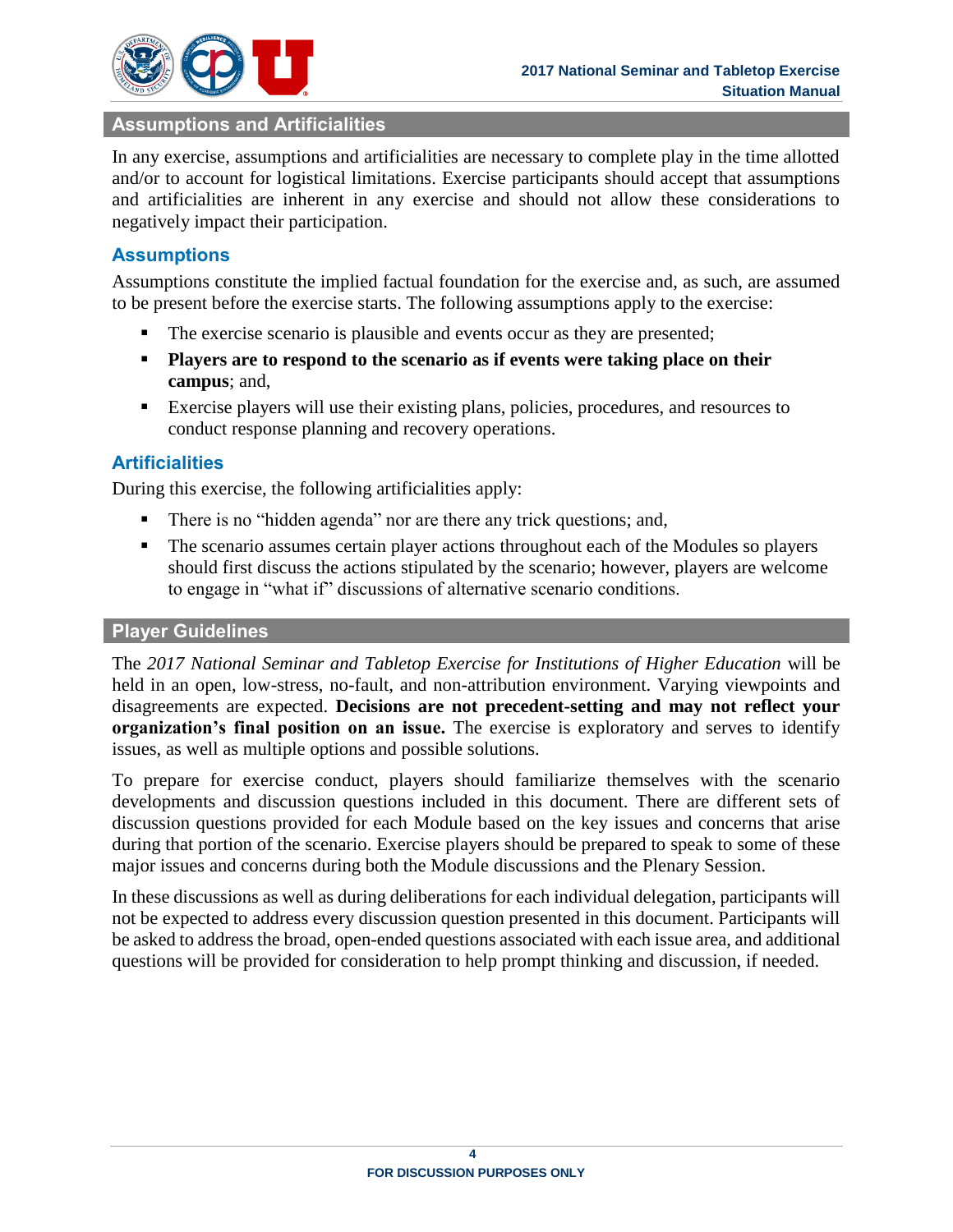

# **MODULE 1: CYBER RESPONSE**

#### <span id="page-10-1"></span><span id="page-10-0"></span>**Scenario**

#### **September 1, 2017**

Your institution has invited a culturally significant religious leader who was recently exiled from his/her country of origin to come speak on your campus. This individual is seeking asylum in the United States and his/her arrival is widely covered by the media. Prior to the event, the political leadership in this individual's country of origin threatens retaliation in response to the event, and specifically calls out your institution for "providing a platform for this individual to spread lies".

## **Several Weeks Later**

Several weeks following the highly publicized speaking event, a supposed leaked document of your institution's records (in the form of an Adobe PDF file) that contains information proving your institution mishandled cases of misconduct is circulated on social media. Multiple individuals employed by your university, as well as students, circulate the PDF file.

The Department of Homeland Security's United States Computer Emergency Readiness Team (US-CERT) releases a security alert several days later warning the broader community that a zeroday exploit<sup>1</sup> has been discovered with the ability to compromise systems and exploit a known vulnerability that allows a malicious actor to escalate and maintain privileged access on infected systems.

#### **Tuesday, October 10, 2017**

 $\overline{a}$ 

Your institution's IT department receives calls regarding issues with your learning management software; users are experiencing computer issues when logging in to start a session and in some cases their access credentials grant them administrative privileges. Within several hours, data that is housed in the learning management system is either missing or corrupted.

Additionally, several departments, including campus emergency services, report that they have been experiencing degradation in system performance and availability – one of the systems identified in these reports is your campus emergency notification system. That morning, an unauthorized message is pushed out to a large segment of your campus population from an unknown number. The message states "*Emergency Alert: upcoming severe weather affecting university operations. Read more here*". Once individuals click on the hyperlinked message, smartphone browsers connect to a blank webpage which presumably contains malware. The malware causes phones to dial 911 on loop, denying users the ability to end the calls. These looping calls persist until users forcibly shut down their devices.

Around 12:30 PM, your institution is notified by the supervisor at the 911 call-center responsible for managing calls in your area that they are receiving larger than average call volumes from your campus population. According the 911 supervisor, operators are receiving emergency calls that immediately "hang-up" – which they are required to call back to determine if, in fact someone is calling about an emergency. Operators follow up with each call while at the same time responding to legitimate emergency calls.

 $<sup>1</sup>$  An exploit directed by using a vulnerability in computer software that is unknown to the vendor of the targeted software. The</sup> security flaw is exploited by hackers before the vendor becomes aware and fixes it.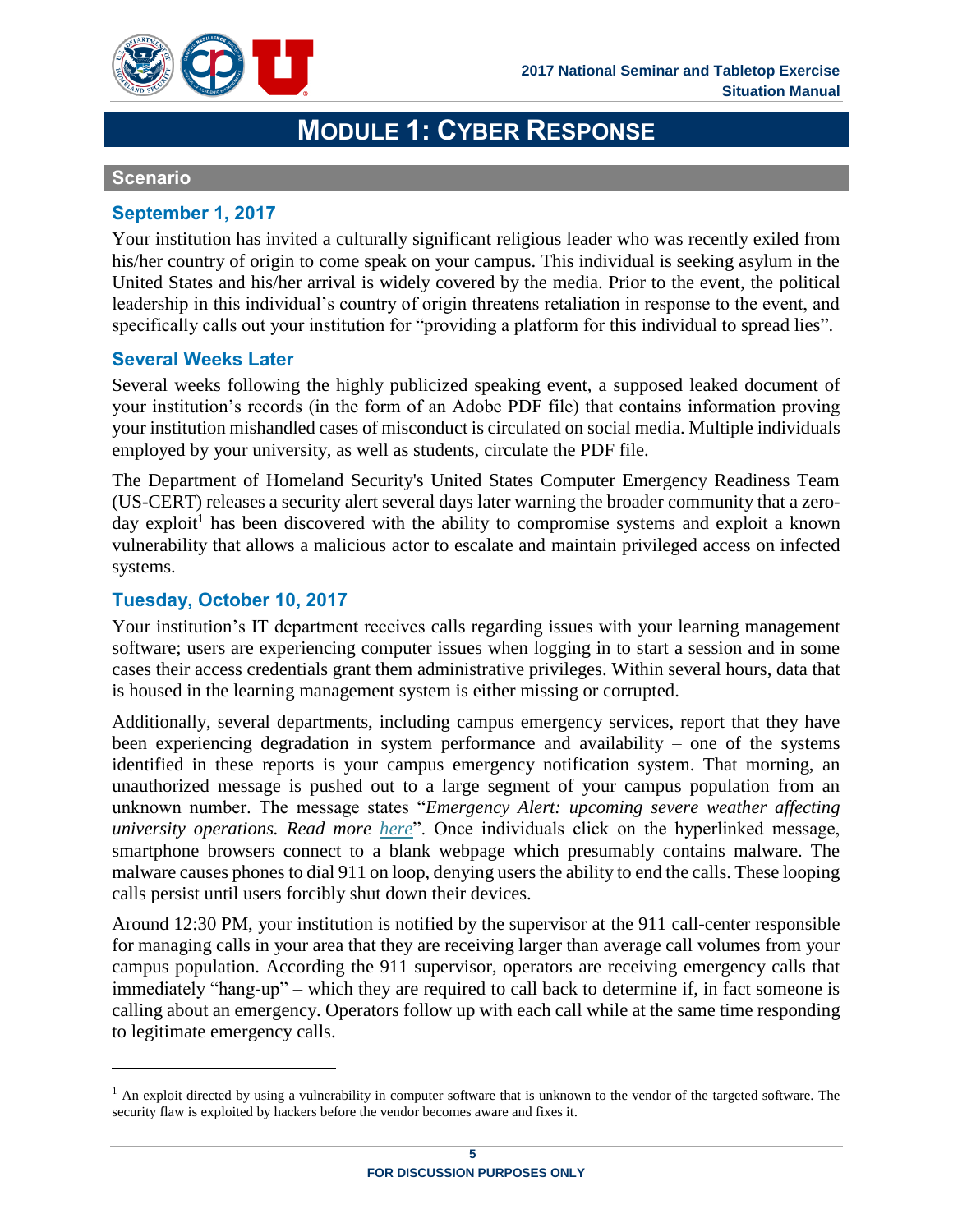

### <span id="page-11-0"></span>**Discussion Questions**

# **Cyber-Incident Planning**

- 1. Does your institution have a formal response plan for each of the types of cyber-incidents described in the scenario?
	- a. If so, does your plan contain specific processes and procedures for addressing the types of incidents?
	- b. If so, does your plan clearly outline what individuals/positions are involved in the response efforts and how they are expected to coordinate with one another?
	- c. If so, do you periodically test your plan and train staff?
	- d. If so, does your plan define escalation and prioritization of efforts to manage and coordinate IT, operational, and business recovery?
- 2. What are your institution's top three priorities at the time of this series of attacks?
	- a. Does your institution's response strategy include aligning response efforts with security management and IT engineering initiatives?
- 3. What resources do your response teams have to address this system/network compromise?
	- a. Do these include backup systems?
	- b. What resources outside of your institution will you reach out to for assistance?
		- i. Do you have formal relationships already established?

## **Assessment of Impacts**

- 1. Have you identified which systems and networks are most critical for your continued operations?
	- a. Does it include identification of critical network nodes and their associated interdependencies?
	- b. What risks associated with your university's most critical systems have you identified?
	- c. What preventative measures has your institution taken to ensure those systems are protected?
- 2. How does your organization determine what systems/data/services are affected by the malware?
	- a. What technical capabilities does your institution possess?

## **Event Notification Methods/ Thresholds**

- 1. What critical information must be shared between partners at this point to contain the threat and impacts within the scenario?
	- a. What entities within your institution would you coordinate with at this time (e.g., campus leadership, emergency services, etc.)?
	- b. What entities outside of your institution would you coordinate with at this time (e.g., law enforcement, third-party providers, etc.)?
- 2. Do you have plans for ensuring the integrity of your communication capabilities in the event of a compromise?
	- a. Do you have secondary communications capabilities in case your primary method to communicate is compromised or unavailable?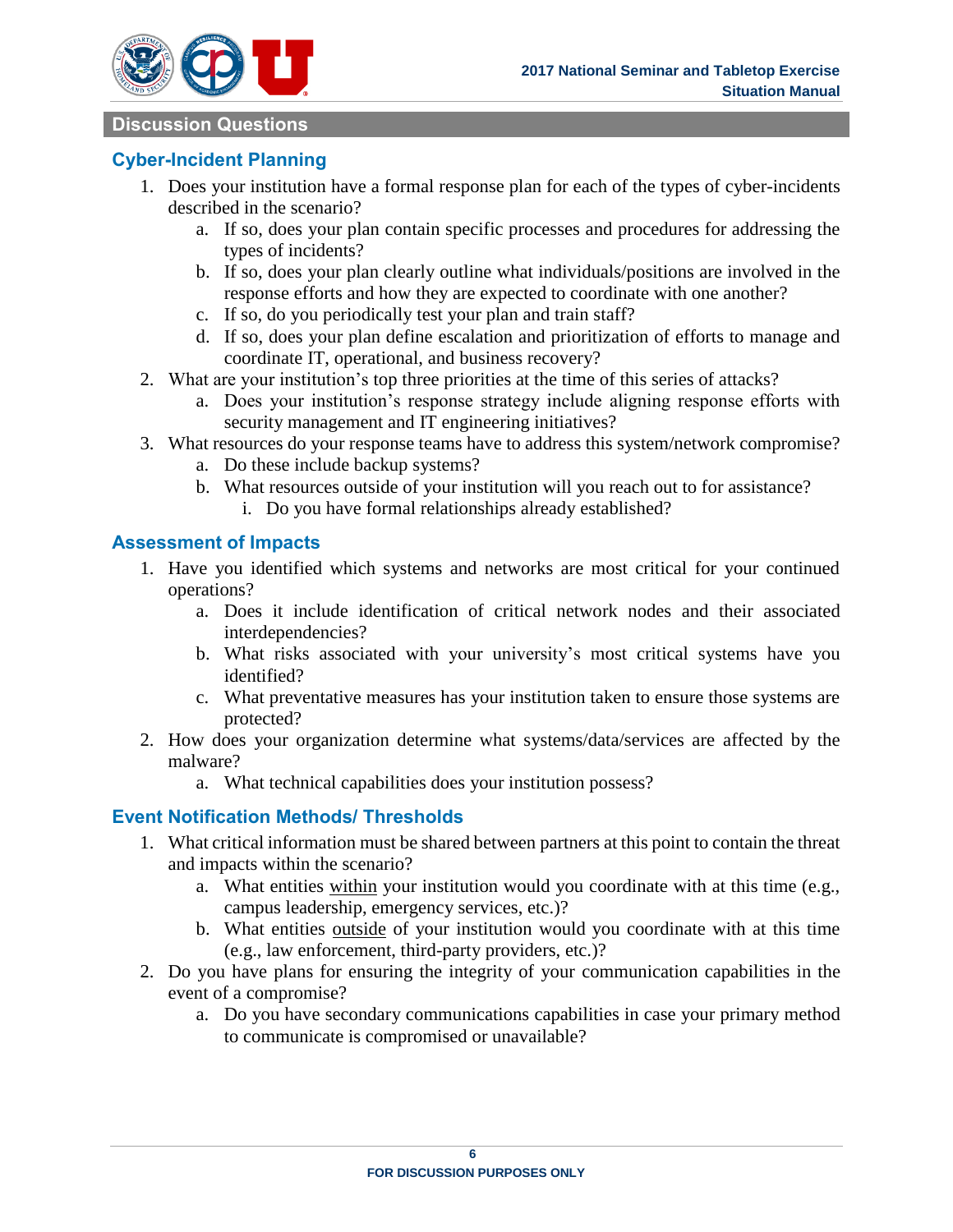

# **MODULE 2: EMERGENCY RESPONSE**

#### <span id="page-12-1"></span><span id="page-12-0"></span>**Scenario**

# **Later that Day**

While your IT department works on addressing the network compromise, your institution is notified that afternoon by the 911 call-center supervisor that the number of dummy 911 calls originating from/around your institution has reached an unsustainable number; this overwhelms the call-center and shuts down their capabilities to respond to legitimate calls. The 911 supervisor states that they suspect this is a telephony denial of services (TDoS) attack.

Your IT department is confident that computers affected by the malware allow malicious actors to acquire credentials from users. By 3:30 PM, an unauthorized user is able to use the admin credentials gained from an infected computer used by a member of the facilities department to access to your campus' industrial control system. With access to your institutions' controls, the outside user begins to manipulate your institution's standard automation processes including the power breakers that control campus electricity, Heating Ventilation and Air Conditioning (HVAC), Key Card Access system, and water.

These systems begin to experience latency and then start to fail. Some campus buildings retain electricity while other lose power immediately. Buildings without power quickly lose water. This disrupts refrigeration in dining halls, campus medical facilities, and laboratories. Additionally, key card access is disabled to many buildings on campus including student dorms.

With HVAC shut down, temperatures rise in classrooms, dorms, medical facilities, research labs, and server rooms. Within a few hours temperatures in classrooms rise from their usual 74 degrees to 92 degrees, too hot for students and faculty. Labs that are normally kept cool to preserve sensitive scientific research heat up to 80 degrees. Server rooms across campus reach temperatures close to 100 degrees due to the heat generated by server nodules; several of your institution's servers melt down.

Moreover, a mass notification is sent out to your campus community containing the following message "*Emergency Alert: Campus is unsafe. Evacuate immediately.*" Many students elect to leave campus by foot and seek shelter in restaurants and other establishments off-campus. Many students leave campus by car, causing traffic congestion on the roads surrounding your institution.

#### <span id="page-12-2"></span>**Discussion Questions**

## **Response Coordination with Internal and External Stakeholders**

- 1. What is your institution's protocol for establishing incident command during a major disruption affecting campus operations?
	- a. How are ongoing cyber incident response efforts integrated into the campus' emergency response efforts?
	- b. How are external stakeholders (e.g., local police, hospitals, local utilities) integrated into response efforts?
- 2. What are your institution's priorities at this stage? How have they changed?
	- a. Safety and security priorities?
	- b. Cybersecurity priorities?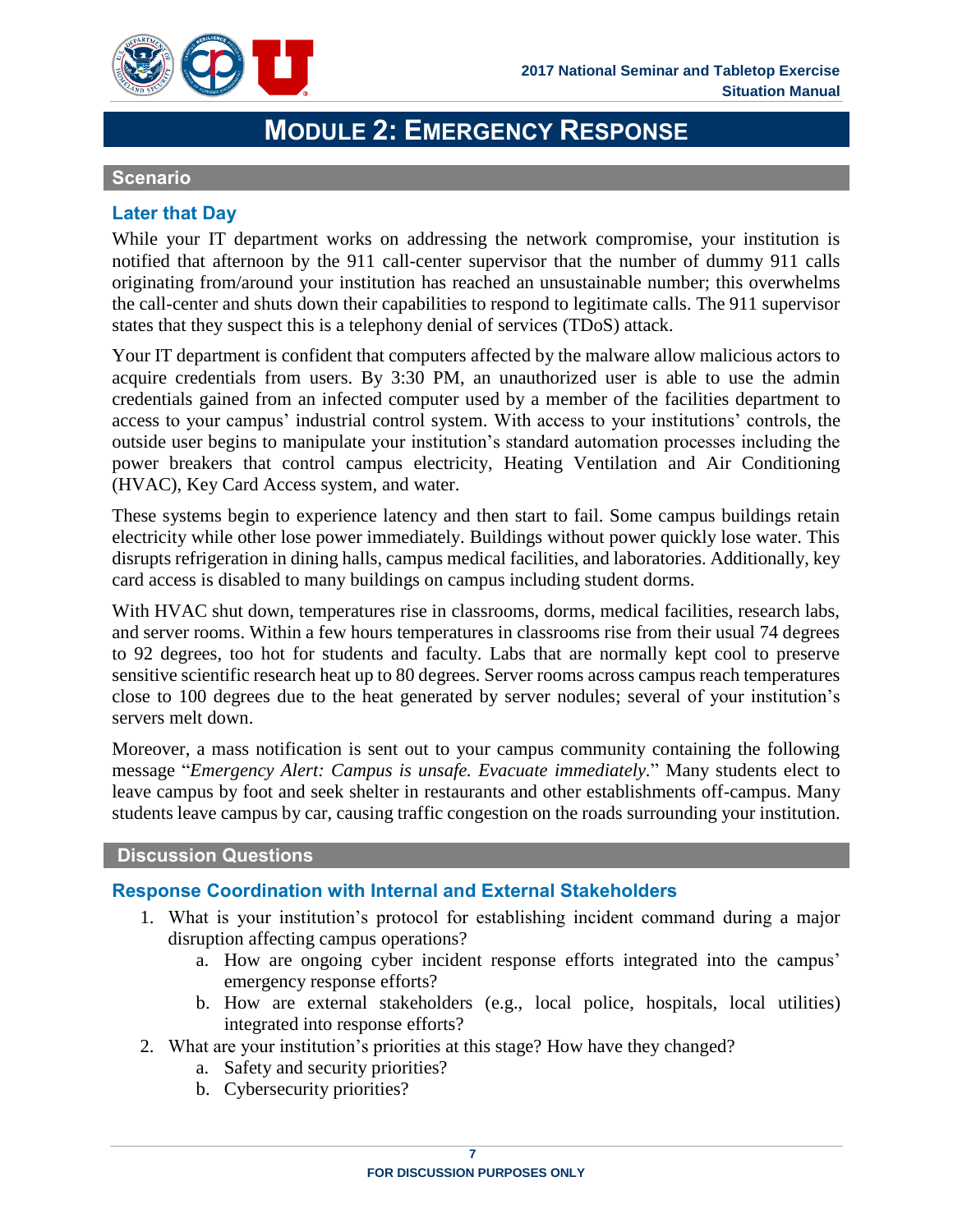

- c. Emergency management priorities?
- 3. What plans or procedures are in place, if any, for your institution to manage and secure campus environments following this incident?
	- a. Does your institution have a plan for the activation of an emergency operations center?
	- b. Does your institution have a plan for the evacuation of your campus?
- 4. What mutual aid agreements or formal relationships exist between your institution and local law enforcement, information sharing and analysis centers (ISACs) and others?

# **Identifying and Managing Effects of Cascading Impacts**

- 1. What technical capabilities does your institution possess for addressing impacts to your industrial control system?
	- a. Do campus systems employ remote diagnostics and maintenance tools to measure the desired outputs or performance of particular systems?
	- b. Can systems on your campus operate in manual mode as a backup option?
	- c. Does your institution have an understanding of how different domains could potentially be impacted (e.g., some would operates at a degraded state while others would be shut down)?
- 2. Do you have backup power or uninterruptible power supplies (UPS) in case of an outage?

# **Continuity (Teaching, Online Curriculum, Research)**

- 1. What continuity plans does your institution have for major disruptions to the following:
	- a. The academic mission of your institution?
		- i. Does your institution have alternative methods to conduct classes within several days of a disruption?
	- b. The student affairs and residential mission of your institution?
		- i. What are the implications on student activities and on campus housing services following a disruption?
	- c. The research mission of your institution?
		- i. How you are going to preserve/protect the experiments in laboratories and the integrity of your research data?
		- ii. Are there contingency plans in place to ensure the safety and integrity of sensitive research data?
		- iii. Are there plans in place to ensure environmental conditions for research animals in which they are kept are maintained?

## **Crisis Communications and Public Messaging**

- 1. What coordination activities and communication protocols guide public communications?
	- a. How are affected communities notified that assistance is available?
	- b. How are students and faculty notified about classes being cancelled?
	- c. How are parents notified of the situation?
- 2. What methods will be used to communicate to the public and the media?
- 3. What mechanisms will you use to communicate with individuals with language barriers/limitations or those with access and functional needs?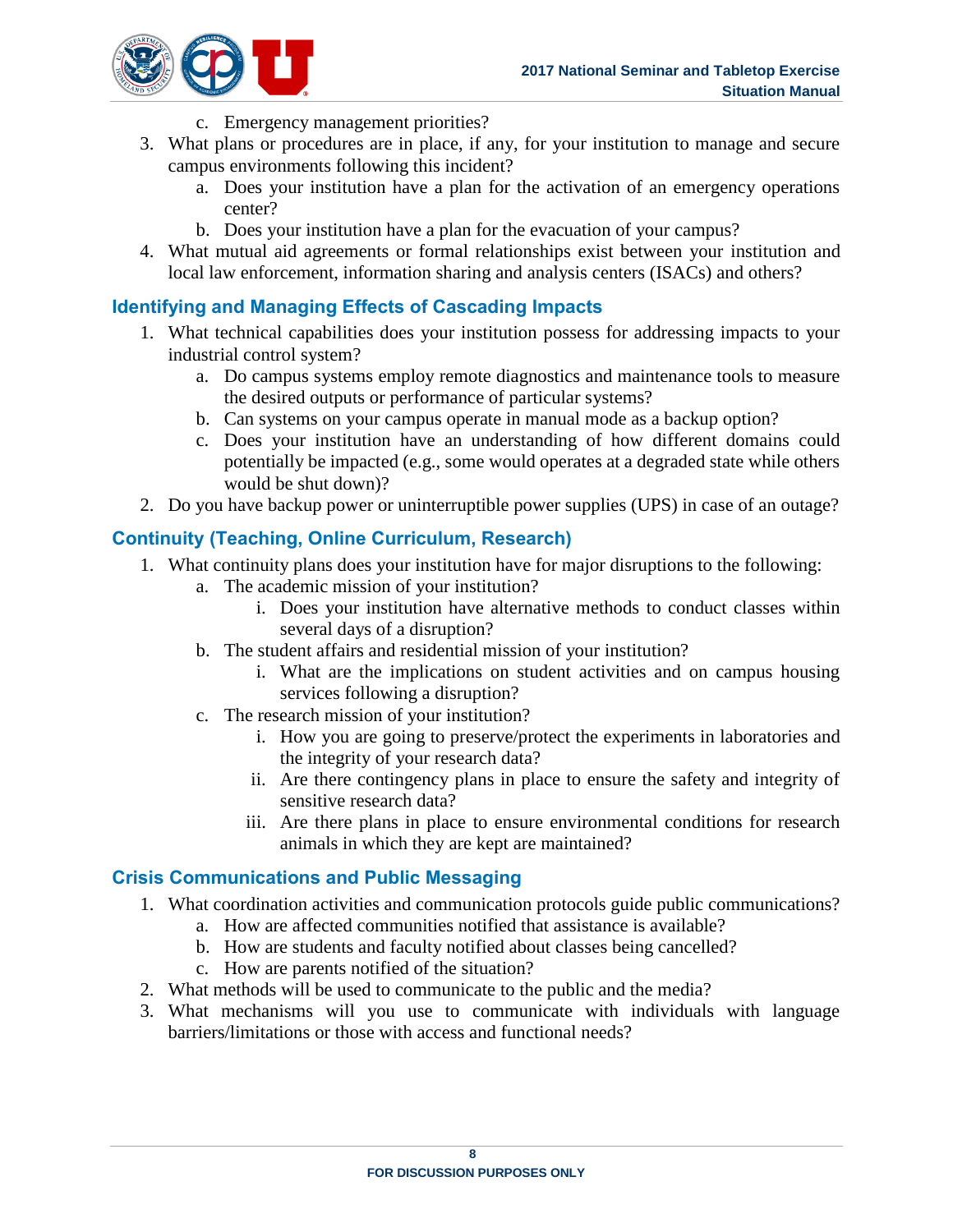

# **MODULE 3: RECOVERY**

#### <span id="page-14-1"></span><span id="page-14-0"></span>**Scenario**

# **October 11, 2017**

Your IT Department is 24 hours into their response efforts and is still working to understand the scope of the impacts to your systems and determine what sensitive personal, research, and financial information may have been compromised. They have gathered enough evidence to conclude that your institution was the target of a malicious and complex cyber-attack – possibly by an advanced persistent threat<sup>2</sup> (APT).

Additionally, while your institution is attempting to recover from the impacts to your networks and systems, your emergency services have been working around the clock to help those affected by the power outages, including the evacuation of patients from on-campus medical facilities.

## **The Next Few Days**

Although your IT response teams are confident that they have successfully blocked the hijacked account that was used to access your industrial control system, they have yet to confirm that there is no malware remaining on those systems at this time. Research faculty are growing increasingly concerned and frustrated over the impacts this event will have on their research projects. Similarly, students and parents are concerned about how this event will impact the remainder of their semester and whether their records or sensitive information has been compromised.

Rumors spread on Twitter claiming that the attack was a result of a malicious insider at your institution. Additionally, individuals in alumni networks are expressing their disappointment with the institution's efforts, questioning if anything could have been done to prevent this from happening in the first place.

#### <span id="page-14-2"></span>**Discussion Questions**

 $\overline{a}$ 

#### **Restoring Campus Systems**

- 1. How long can your campus be offline before the school year becomes compromised?
- 2. In what timeframe do stakeholders and regulatory entities expect campus networks and systems will be restored?
- 3. Does your institution have recovery procedures in place for IT systems?
	- a. What is the process for cleaning systems?
	- b. What is the process for bringing systems back online?
- 4. Do recovery activities include cyber forensics?
	- a. What protocols are in place to gather digital evidence? To what end?
	- b. Are these activities coordinated with law enforcement entities? Third-party cybersecurity entities?
	- c. Does conducting these activities impact the timeline for recovery?

<sup>&</sup>lt;sup>2</sup> DHS Definition: An adversary that possesses sophisticated levels of expertise and significant resources which allow it to create opportunities to achieve its objectives by using multiple attack vectors (e.g., cyber, physical, and deception).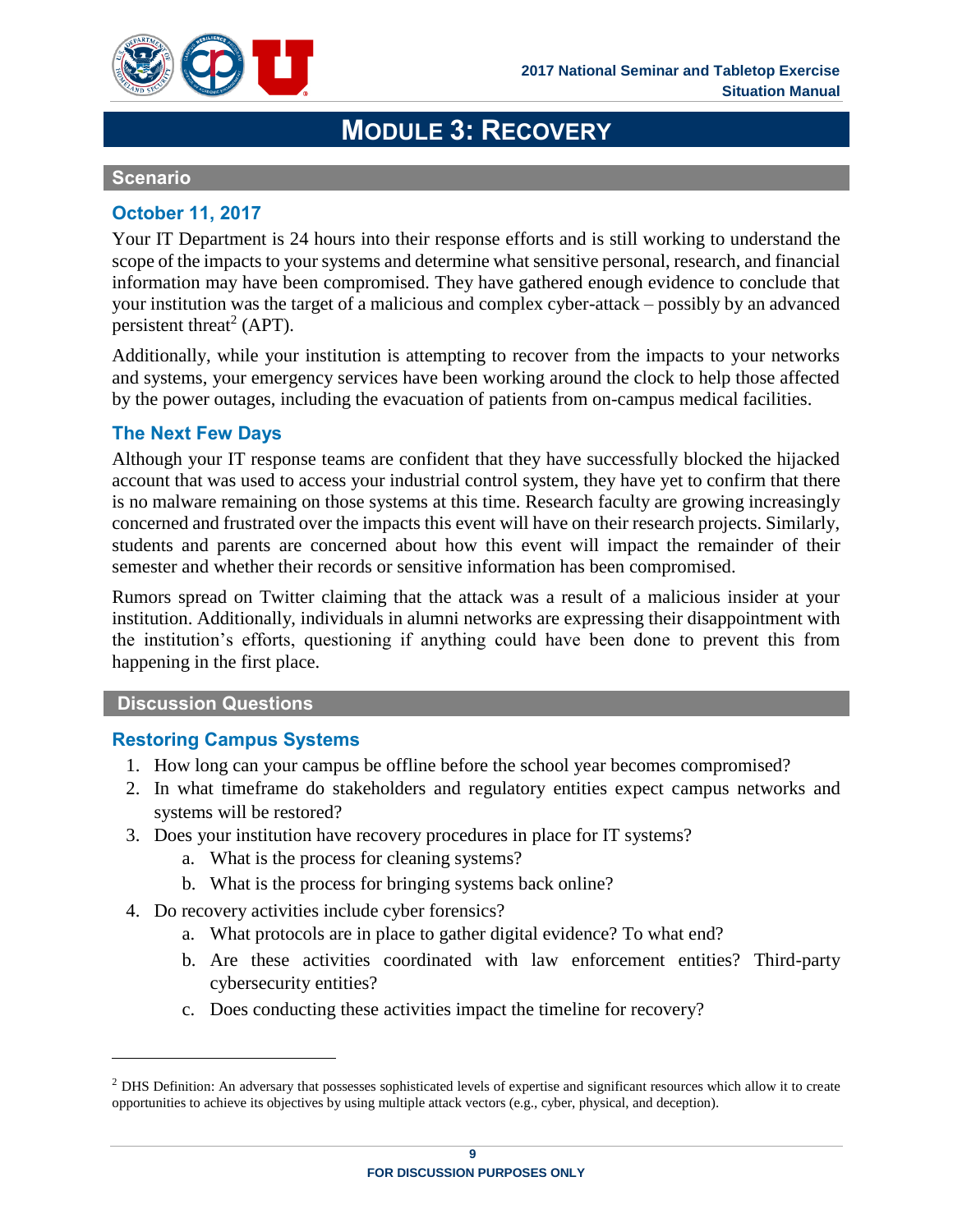

# **Restoring Campus Operations**

- 1. What is the process for establishing your institutions restoration priorities?
	- a. Is this described in existing plans?
	- b. What coordination efforts must occur with external stakeholders to successfully restore campus infrastructure?
- 2. Following the restoration of infrastructure systems, how does your institution resume operations? In pre-planned phases?
- 3. For disrupted services impacting on-campus housing, what plans are in place to accommodate affected individuals?
	- a. Are there special considerations for international students or students with access and functional needs?

# **Post-Incident Communications**

- 1. How will your institution provide and unify all external media messaging and communications following this incident?
	- a. What communications channels will your institution use for public messaging?
- 2. How will your institution handle incoming inquiries and requests for assistance from students, families, faculty, or staff regarding this incident?
	- a. How will your institution develop and/or emphasize programs that deliver stress management services to those affected by this incident?
	- b. If you have to evacuate the campus for an extended period of time, what do you do with displaced students? Where will they live, how will you feed them, how will you account for them (especially international students)?
- 3. What actions will your institution take to manage public relations following this incident?
	- a. What are your priorities and who are the key target audiences for this messaging?
	- b. How will your institution respond to media rumors and inquiries regarding how this incident was managed and handled?

## **Legal and Financial Considerations**

- 1. How does your organization determine the financial impact of this incident?
	- a. To what extent does the institution have capacity to absorb costs?
		- i. Do you have insurance policies in place for this?
- 2. How will your institution handle academic issues (e.g., grade appeals and refund requests from students) that result from this disruption?
- 3. What are the primary areas of legal liability?
	- a. To what extent will the university incur responsibility for grant-funded projects that have been affected (delayed or destroyed)?
	- b. How will claims of PII disclosure and liability for impacts be adjudicated?
- 4. What are your regulatory or reporting responsibilities following this incident?
- 5. What is the appropriate role of governing boards, university administrators, IT administrators, faculty, and staff in responding to claims?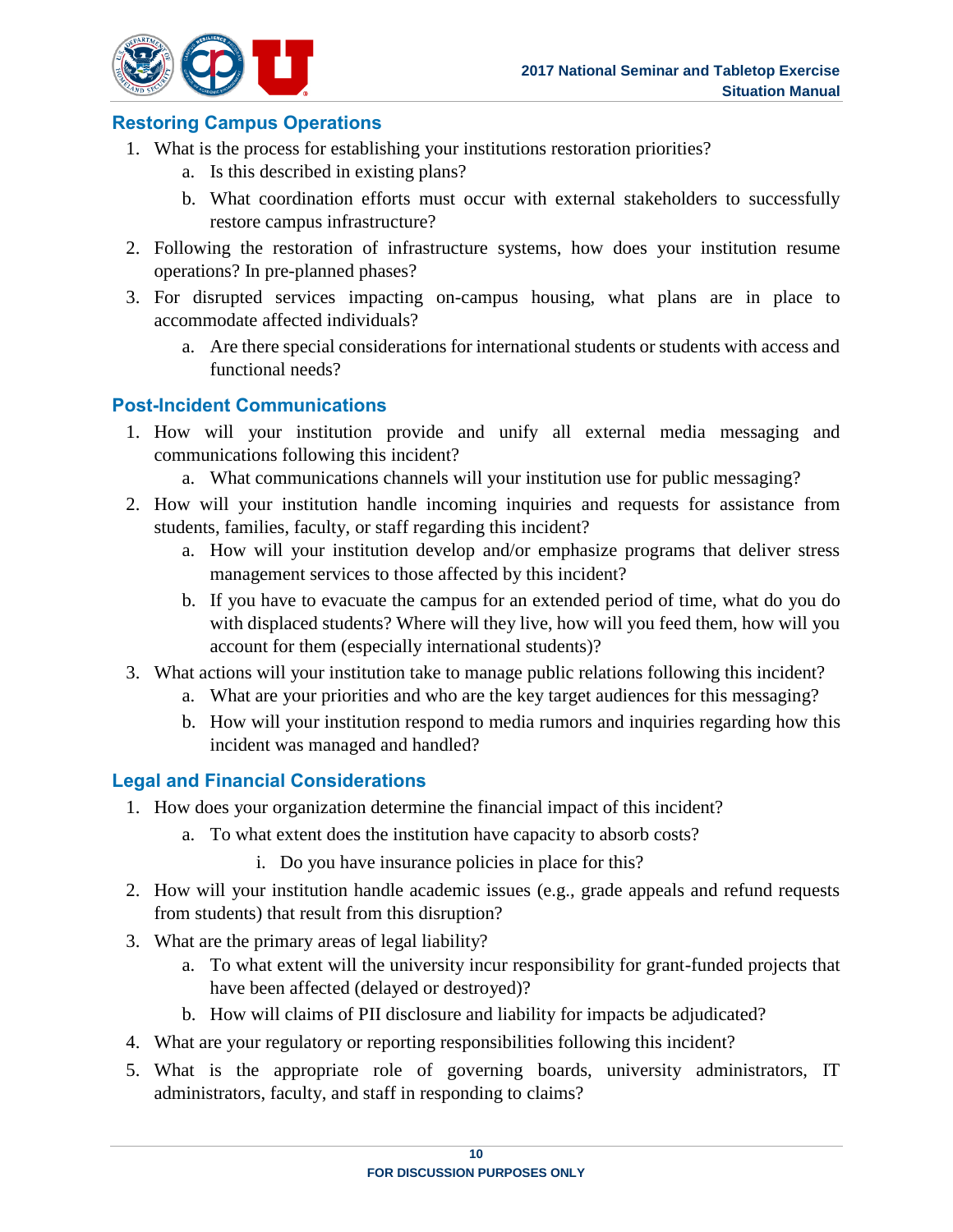

# **APPENDIX A: EXERCISE PLAYERS**

# **Institutions of Higher Education**

<span id="page-16-0"></span>

| <b>American Preparatory Academy</b>             | Arizona State University-Tempe                                             |
|-------------------------------------------------|----------------------------------------------------------------------------|
| <b>Auburn University</b>                        | <b>Boston University</b>                                                   |
| Brigham Young University-Provo                  | California State University-Los Angeles                                    |
| California State University-Northridge          | <b>Chapman University</b>                                                  |
| Clark Atlanta University                        | College of Charleston                                                      |
| <b>Collin County Community College District</b> | Columbia College-Sonora                                                    |
| <b>Cornell University</b>                       | Dakota State University                                                    |
| Dixie State University                          | Fashion Institute of Technology                                            |
| Florida Agricultural and Mechanical University  | Florida Atlantic University                                                |
| George Washington University                    | <b>Grand Valley State University</b>                                       |
| <b>Hamilton College</b>                         | <b>Howard University</b>                                                   |
| <b>Iliff School of Theology</b>                 | Indiana University-Purdue University-Fort Wayne                            |
| Iowa State University                           | Johnson C Smith University                                                 |
| Los Angeles Community College District          | Louisiana State University and Agricultural &<br><b>Mechanical College</b> |
| Massachusetts Institute of Technology           | Metropolitan Community College-Kansas City                                 |
| Mississippi State University                    | Modesto Junior College                                                     |
| <b>Neosho County Community College</b>          | Nicholls State University                                                  |
| North Carolina State University at Raleigh      | North Central Missouri College                                             |
| Northeastern Illinois University                | Northern Arizona University                                                |
| Oklahoma State Regents for Higher Education     | Pace University-New York                                                   |
| Pennsylvania State University-Main Campus       | Pima Community College                                                     |
| Pomona College                                  | Portland State University                                                  |
| Princeton University                            | <b>Reed College</b>                                                        |
| <b>Rice University</b>                          | Rochester Institute of Technology                                          |
| Saint Joseph's University                       | Salt Lake Community College                                                |
| Smith College                                   | Snow College                                                               |
| <b>South Texas College</b>                      | Southern Adventist University                                              |
| Southern Connecticut State University           | Southern Virginia University                                               |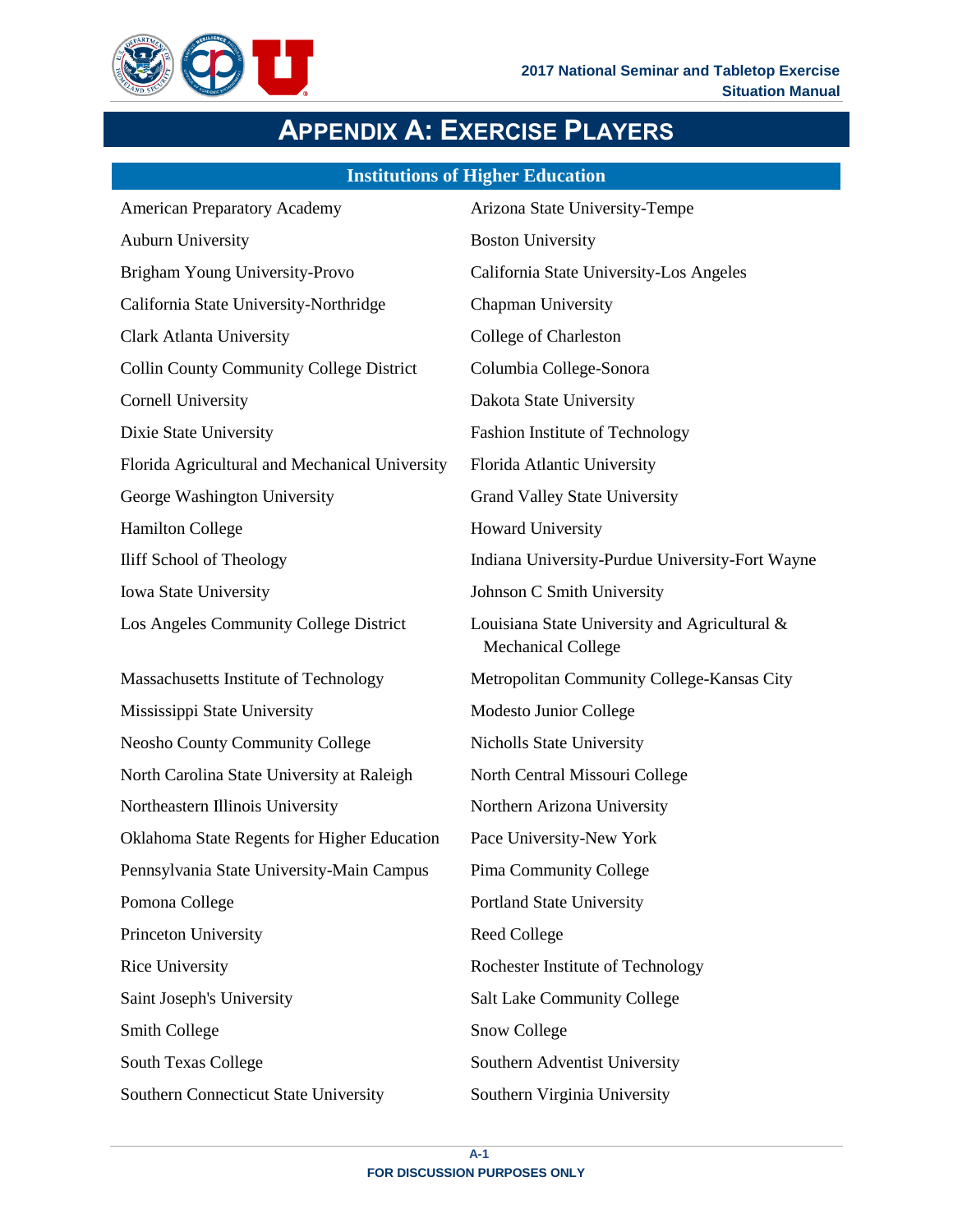



| <b>Stanford University</b>                                         | <b>SUNY</b> at Albany                      |
|--------------------------------------------------------------------|--------------------------------------------|
| <b>SUNY</b> at Binghamton                                          | <b>Syracuse University</b>                 |
| <b>Tennessee State University</b>                                  | Texas A & M University-College Station     |
| <b>Texas Christian University</b>                                  | The University of Tennessee-Knoxville      |
| The University of Texas Health<br><b>Science Center at Houston</b> | <b>Trocaire College</b>                    |
| University at Buffalo                                              | University of Alabama at Birmingham        |
| University of Alaska Anchorage                                     | University of Alaska Fairbanks             |
| University of Alaska Southeast                                     | University of Arizona                      |
| University of Denver                                               | University of Georgia                      |
| University of Houston                                              | University of Idaho                        |
| University of Kansas                                               | University of Kentucky                     |
| University of Maryland-College Park                                | University of Massachusetts-Amherst        |
| University of Nevada-Reno                                          | University of New England                  |
| University of North Dakota                                         | University of Northern Iowa                |
| University of Oklahoma-Norman Campus                               | University of St Thomas                    |
| University of Utah                                                 | University of Virginia-Main Campus         |
| University of Washington-Seattle Campus                            | University of Wisconsin-Madison            |
| <b>Utah State University</b>                                       | <b>Utah Valley University</b>              |
| <b>Washtenaw Community College</b>                                 | Weber State University                     |
| <b>Western Governors University</b>                                | Wisconsin Lutheran College                 |
| Yavapai College                                                    | <b>Yosemite Community College District</b> |

# **Organizations and Associations (Observers)**

| David Suzuki Foundation                                       | Field Innovation Team                                                                                           |
|---------------------------------------------------------------|-----------------------------------------------------------------------------------------------------------------|
| Intermedix Corporation                                        | International Association of Campus Law<br>Enforcement Administrators (IACLEA)                                  |
| Internet <sub>2</sub>                                         | National Center for Campus Public Safety<br>(NCCPS)                                                             |
| Western Interstate Commission for Higher<br>Education (WICHE) | Research & Education Networking Information<br>Sharing and Analysis Center -- Indiana University<br>Bloomington |
| University of Akron Main Campus                               | University of Nebraska at Omaha                                                                                 |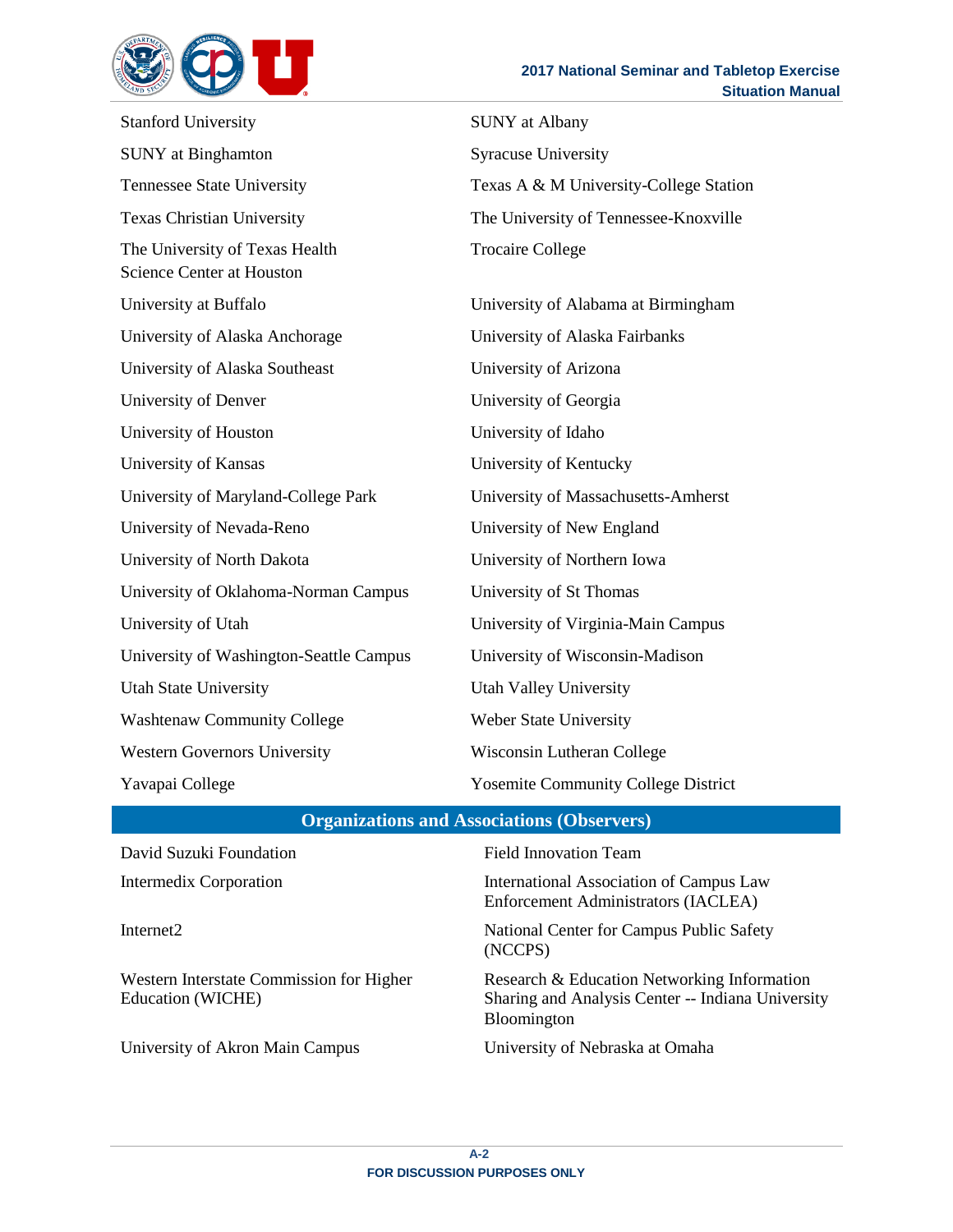

#### **Government Partners (Observers)**

DHS Federal Emergency Management Agency DHS Federal Emergency Management Agency

#### DHS FEMA DHS NPPD

DHS National Cybersecurity & Communications Center (NCCIC) National Cyber Exercise & Planning Program (NCEPP)

DHS National Protection & Programs Directorate (NPPD) Office of Infrastructure Protection (OIP) Protective Security Coordination Division (PSCD)

DHS Office of Intelligence & Analysis (I&A) Field Operations Division (FOD)

Federal Emergency Management Agency (FEMA) National Exercise Division (NED)

State of Utah - Division of Emergency Management

(FEMA) National Training and Education Division (NTED)

DHS Immigration & Customs Enforcement (ICE) Student & Exchange Visitor Program (SEVP)

DHS National Protection & Programs Directorate (NPPD) Office of Cyber and Infrastructure Analysis (OCIA)

DHS Office of Academic Engagement DHS Office of Academic Engagement (OAE) Support Team

DHS United States Secret Service

Exercise Support Team Federal Bureau of Investigation (FBI)

Federal Emergency Management Agency (FEMA) Region II

FEMA Region VII (CTR) Naval Postgraduate School (NPS) Center for Homeland Defense & Security (CHDS)

State of Utah - Department of Public Safety State of Utah - Department of Public Safety -Statewide Information and Analysis Center

State of Utah, Department of Public Safety

United States Secret Service (USSS) Utah DPS Statewide Information & Analysis **Center**